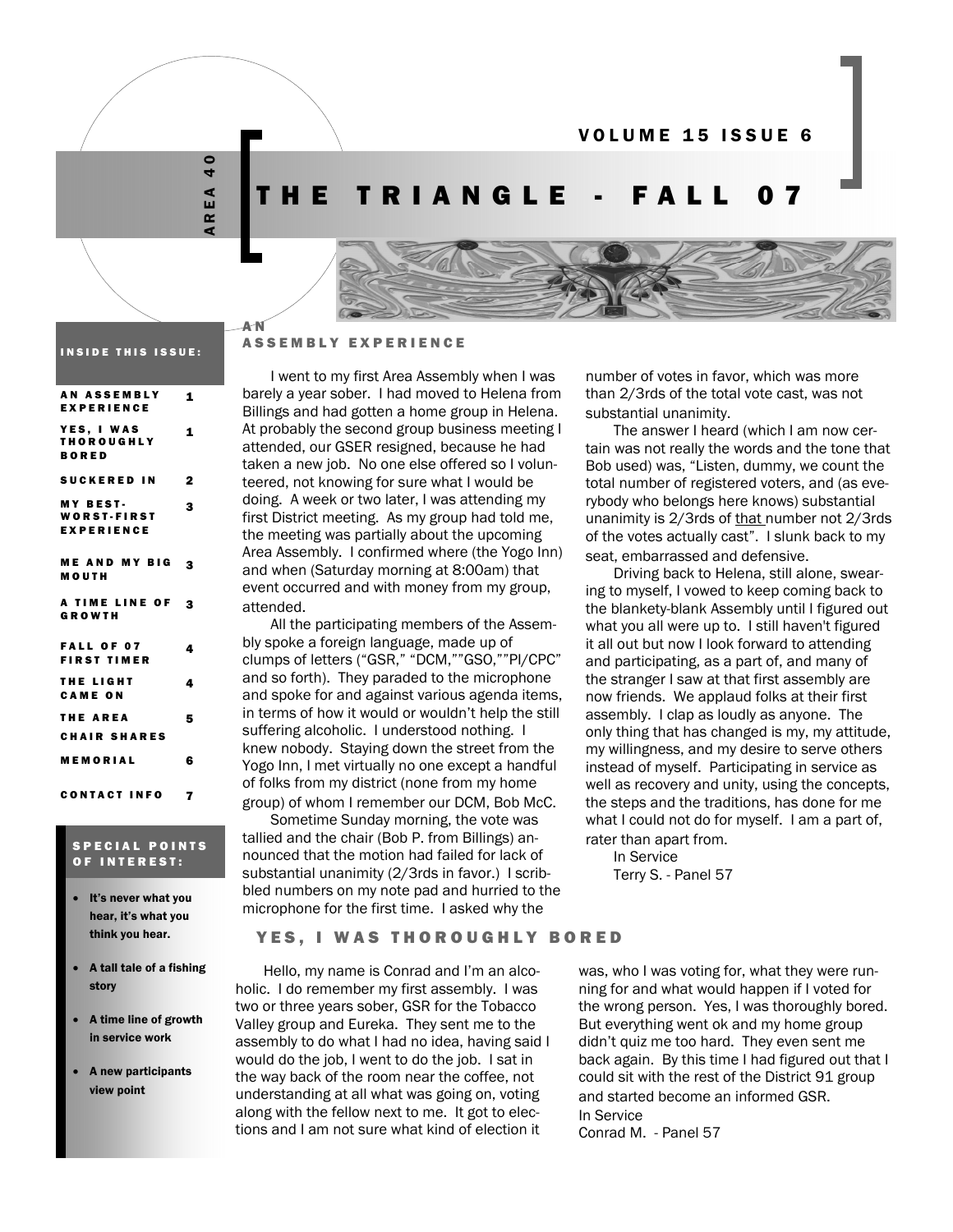#### THE TRIANGLE - FALL 07 Page 2

#### SUCKERED IN

Several years ago I stood in our kitchen arguing with my wife, Connie. I recall explaining to her in a very loud voice that, "I will NEVER, EVER, get involved in the political side of A.A. NEVER!" I also recall telling her that I thought she had gone overboard with all this so-called service work, that in my opinion it was taking her away from "us" and, that perhaps she ought to ease up on it. I used every argument in the book including the classic, "A.A. is supposed to give your life back to you, not take away from it."

A few months after that night, in the spring, I believe, Connie informed me that she was going down to Lewistown for one of those political rallies that she and others called "Area Assembly". She very sweetly told me that she understood my concern about her being away from "us" and that she had hit on a possible solution to our dilemma. "I thought that you could come with me. I heard the fishing is really good down there. I could go to the Assembly, and you could go fishing. It'd be like a vacation."

"Real good"? I asked.

"That's what I was told" she answered.

|                | I had been teaching myself to fly fish and                     |
|----------------|----------------------------------------------------------------|
|                | figured that there might be something                          |
|                | worthwhile about taking a trip to Lewistown                    |
|                | ∐ that weekend after all.                                      |
| she was        | That Saturday morning found me wading                          |
| the one doing  | up Big Spring Creek, flogging the water with                   |
|                | my best technique while Connie went to her                     |
| the fishing,   | $\mathsf I$ A.A. Political Rally at the hotel. I really didn't |
|                | want to hangout with all those A.A. Politi-                    |
| and I was just | cians, but I knew they'd have some coffee                      |
| the sucker on  | there and I had left the hotel early that                      |
|                | morning without getting my usual six to                        |
| the end of     | eight cups. I was fishless, sore and going                     |
|                | into caffeine withdrawal, a desperate man.                     |
| that line."    | When I got to the assembly I was glad to                       |
|                | see they had put the coffee in the back of                     |
|                | I the room and that most of the people were                    |
|                |                                                                |

 $\Box \Box \Box \Box \Box \Box \Box$  facing the front where some guy in a suit was no doubt making some sort of political speech. After getting my coffee, I found an empty seat as far away from anyone as I could. I didn't want anyone trying to get me to vote for them or their pet cause. After the fella at the front of the room finished talking, others began going up to microphones at the sides of the room and they started asking questions and making comments on things about "the still suffering alcoholic" and being "grateful to this program." About halfway through my second cup of coffee it started to dawn on me that nobody was talking about how great they were, or why everyone else should vote for them. In fact, while some people were talking about why certain things should happen when others said they shouldn't happen, everyone seemed to be concerned with "carrying the message." By my third cup I found myself taking sides with people at the microphones.

I caught up with Connie at the break a and told her, "You know that big guy in the cowboy hat is kinda pushy, but he made

some good points." She smiled and chatted with me awhile about some of the things that had been discussed, and then went back to her seat when things started back up again. I decided to forego fishing that evening to see how some of this stuff they were talking about turned out.

During the course of that day I found out that there were things that did get voted on from time to time, but they were all focused around providing services to groups and drunks. I also learned that if I wanted to vote on anything that I'd have to be a GSR or on the "Committee". Well, I knew there was no way in heck I was getting on any committee by my choice or anybody else's, but I had



heard people in my home group talking about electing a GSR that summer. That next fall I attended my second Area Assembly as GSR for my home group and nearly voted my arm off. I even ventured to the microphone once or twice with knees so shaky my ears wiggled. After voicing my disagreement on a particular topic, the guy at the front microphone, who I had learned was called the 'Area Chair,' told me", Gee Gerry, if you feel that strongly about this issue, perhaps you might want to work up an agenda item for our next assembly so we can discuss it a bit more."

I've been told that the fish never feels it when the hook gets set in his mouth and I didn't realize that I had just been hooked until the next assembly when I had the item placed on the agenda. It was only then that I realized that when Connie had told me about the great fishing in Lewistown, she was the one doing the fishing, and I was just the sucker on the other end of that line.

After several years of making service work an integral part of my recovery, I have come to realize that, rather than taking from my life, the more I give of myself to Alcoholics Anonymous, the more my life continues to grow, often in ways I'd never dreamt it would. Prior to getting into General Service work, I thought that not drinking and going to meetings was all there was to living a sober life. I am so grateful to all those who have come before me and worked so tirelessly to make sure this program was still around when I got here. I've learned, by their examples, to express that gratitude through my service to those who are still trying to find our doors.

Gerry R. - Area Archivist

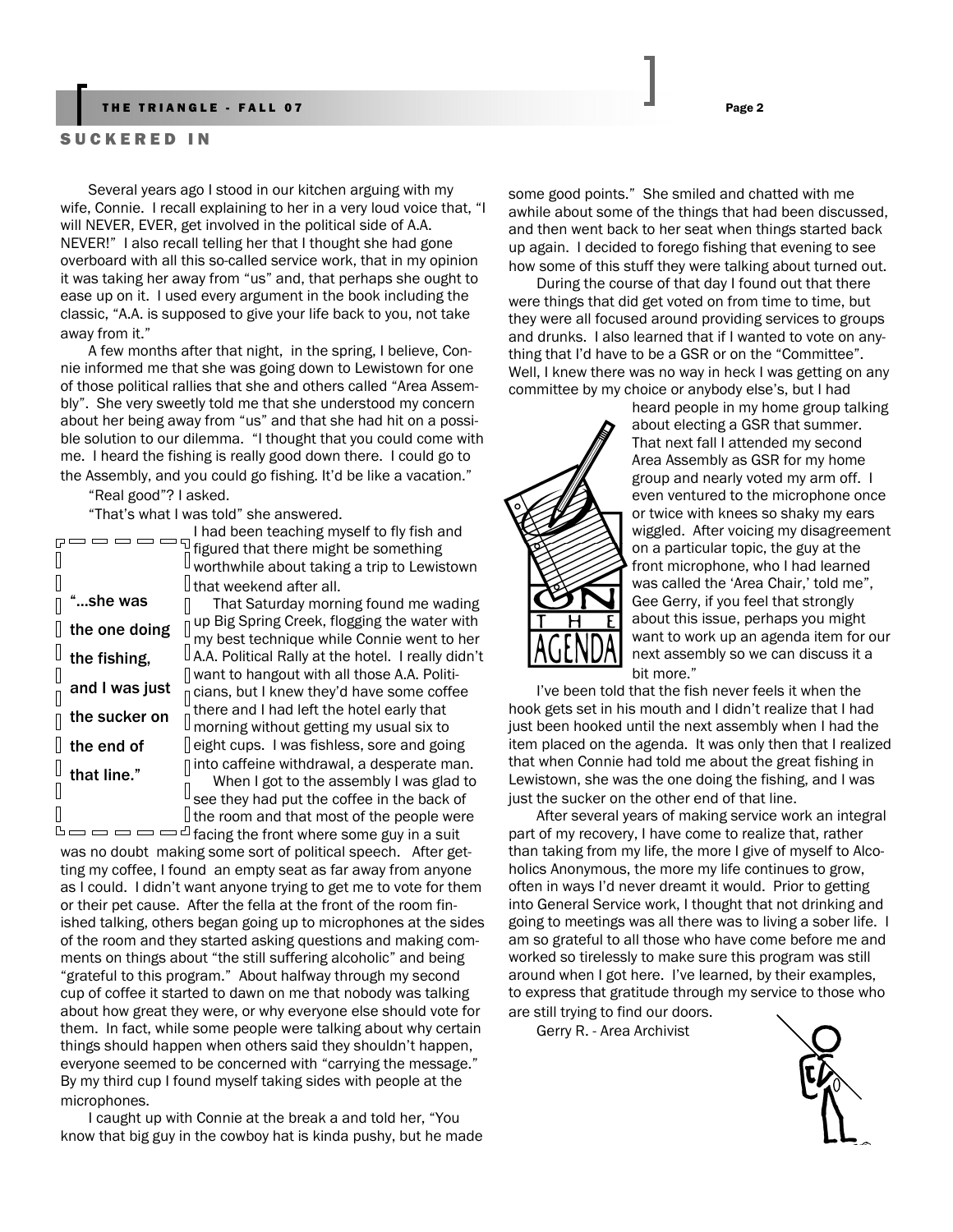#### VOLUME 15 ISSUE 6 Page 3

#### MY BEST-WORST-FIRST EXPERIENCE

My best - worst - first experience at an assembly; Being a newcomer to the assembly proceedings, I sat close to my friend - past delegate, Bob H . for his wise council. I was always nudging him asking, "What is that about?" or "I don't understand that." Questions after question I asked until finally he told me to go to the microphone and ask that question. Nervously I went, asked the question, and a new world of service in AA opened it's loving arms to me. I have come to grow into an understanding and effectiveness of this service work.

Thank You Linda B - Panel 57



"I had been sober nearly 20 years before I attended my first assembly. Imagine that!"

#### ME AND MY BIG MOUTH

I had been sober nearly 20 years before I attended my first assembly. Imagine that! It's not that I was not into service work, I love service work. I just had never gotten the chance to go even though I had been a GSR before. Actually, I was an alternate before I came to my first assembly and it just happen to be an election year.

So what do I do? Moved by the Spirit, when the call came for those interested in being Triangle Editor, I stood for the position and came away to serve a two year term as an Area 40 committee member! What a ride!

In service always Raymona C. - Panel 57

### A TIME LINE OF GROWTH IN SERVICE

It is nearly impossible for me to adequately express what service work and the Assemblies mean to me. Some of my greatest growth in recovery has been a direct result of things that have happened at Assemblies.

Late 80's early 90's egomania. The yelling and such of others scared me to death. My sponsor at the time insisted I attend. I learned AA'ers are not perfect or perfectly behaved at all times. I crossed my fingers in hope (forget prayer, I wasn't there yet).

Mid 90's wall flower, I attended. I did not participate, I never went to the microphone, I voted but I did not talk. It was easy to hide before the committees (small group, intimate in nature). I blamed my shyness for the lack of participation. Yet, I brought back information to my groups and district. I felt a 'part of'. Because of the Assembly, I developed relationships with people. Relationships of friendships, friends I still hold dear today.

Late 90's frustration. I worked in Agriculture and Spring Assembly and calving are a tight time-frame. Add to that preassemblies, committee meetings, Area responsibility, added communications...and I couldn't do it. It meant more involvement with others. Then I got sick, my health (or lack of) precluded me from so much. Gratefully, I had a foundation of recovery that buoyed me through the tough years when meetings and participation were lax.

New Century, new found poise. Emerging from what felt like a prison of bad health, I got back into Home Group, District and Area service work. I am surprised to learn I have matured some! I was no longer scared to go to the microphone and express my opinions. I was no longer afraid to talk to 'strangers', confident enough to ask to join someone for a meal or ask them to join me. More joy came in seeing newcomers (first time assembly attendees), in seeing 'the same old people', in visiting with people. I used to NEVER chit-chat or visit. More joy came in seeing decisions made without rancor, in seeing the process work.

I am no longer a scared, emotional child in an adult body. I am so full of gratitude! Like Joe H. told me, "the steps are for my growth, the traditions for the AA group relationship, and the concepts for us to get along in the world at large, including the 'world' of Area 40."

I'm getting there! Hugs, Billi Jo D. - Panel 57

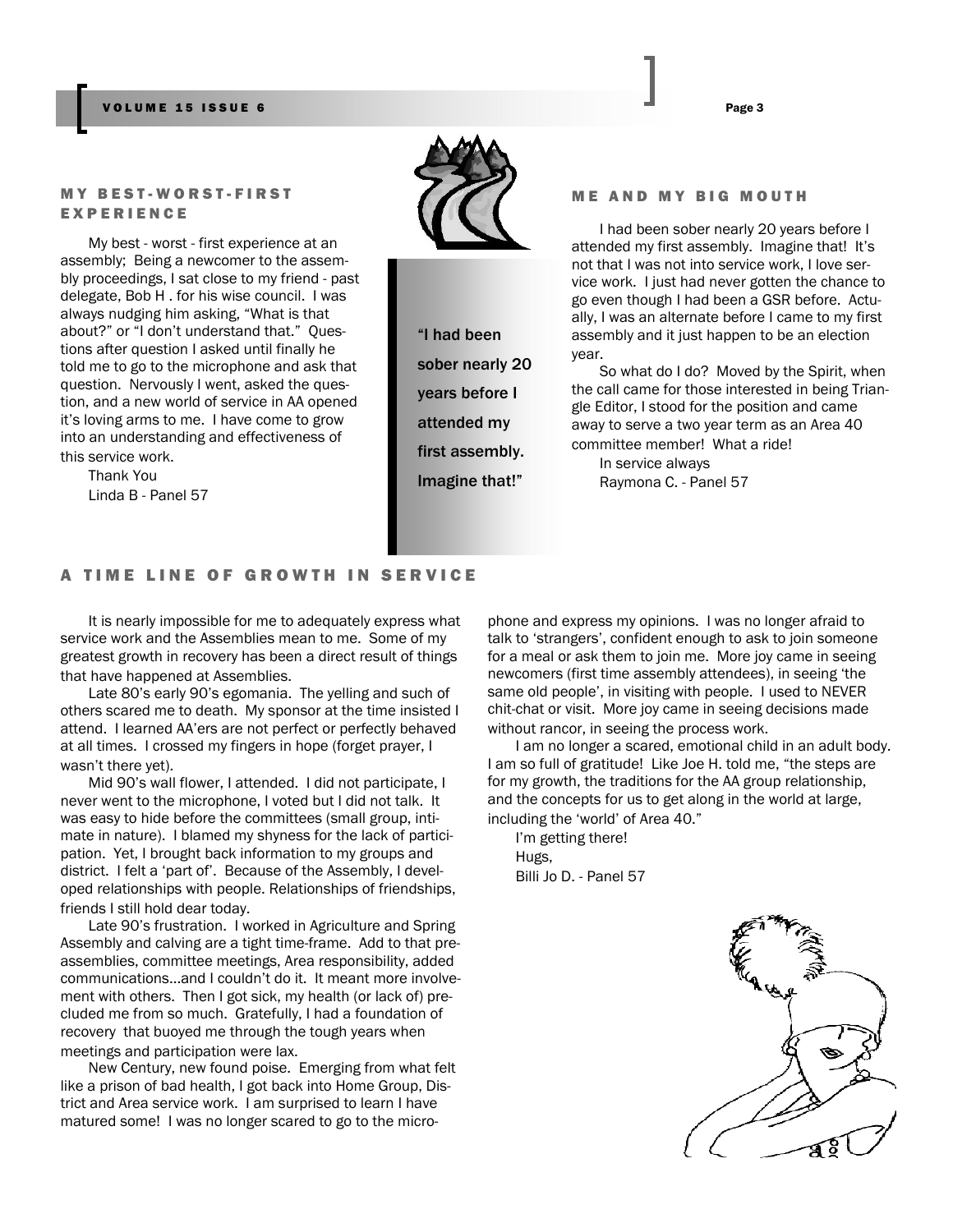#### FALL OF 07 FIRST TIMER

My first experience at Area Assembly as an alternate GSR for the Canyon Group in Columbia Falls has been a colorful and wide spread mixture of thoughts and feelings. Beginning Saturday morning, the uncomfortable mental stretching and intense feelings of overwhelm permeated my experience as the unfamiliar jargon and non-stop questions in my head demanded answers and understanding. I was grateful to my DCM and the many others who have gone before me, who generously gave of themselves in welcoming me and answering my questions., By the end of that same day, my experience had dramatically improved, shifted to an expanded sense of belonging and immense gratitude for the opportunity to participate in AA as a whole. Never before have I had the awareness of "I am responsible" for the hand of AA to be there for the next suffering alcoholic as I had at the close of Area Assembly.

"THE LIGHT CAME ON"

Hi, my name Kathy S. I've been sober since May 31, 1980. I never got involved in AA until this past year. Don't get me wrong, I went to meetings, lots and lots of meetings for years. I even made a stab at service work once. About ten years ago, Mary K., who at that time was the DCM for District 51, took me to an Assembly as a visitor. My fear of people, my self esteem, my whatever-character-defect-youwant-to-call-it kept me a prisoner. A little over a year ago, I hurt so badly emotionally that I got a new sponsor and started working in the Big Book.

Then a new group started that I hesitantly attended. I really didn't know if I would be welcomed. When I was, I decided to become a member of this group. When we had elections I was the only one at the business meeting who fit the qualifications for GSR. I really didn't know what to do. I accepted because I did not know how to say 'no'. Within a few days I started calling the Sec/Treas telling her I did not think I could be a GSR, basic fear of not being good enough. She kept saying that if I really could not do it, the group would understand but why not try for a few months.

I attended a District meeting. They welcomed me with open arms, no one said anything to cause me to feel bad about long-time sobriety and almost no service work.

Then came Spring Assembly, 2007. My life changed in a significant way during that Assembly. "The light came on", as it is said. For the first time, I really understood the three aspects of our sober life; Unity, Service and Recovery. It sounds kind of silly to say after 27 years in the program, I did not understand what it meant to be a part of this fellowship. But it's true, I did not understand how service work was a part of our primary purpose, how the service structure of AA is, how we stick together as a Society and how

"Who would have thought? I am officially a Service Junkie!!"

Participating in Area Assembly has jumpstarted my enthusiasm for being a part of the fellowship and to become actively involved in doing all I can and to reach out to the stills suffering alcoholic and all others. It also has deepened my commitment to recovery and discovery of my God-Conscious Self. It was unmistakably evident that the process and unfolding of the weekend had God all over it. It reminds me that we are all capable of being trusted servants, leading the way in AA and knowing we can not get too far off track with the guidelines of the traditions at hand. I am so grateful to be alcoholic and to find God in the most unusual places, doing the most unusual things and being with the most unusual people. Who would have thought??!!! I am officially a Service Junkie!!! A deep and heartfelt 'Thank You' to all of you who were at Area Assembly.

Jewel Lea G. - Canyon Group Alternate GSR

we reach out to all alcoholics everywhere. Now I am excited about AA service work!

Honestly, my life has changed so much in such a short time. I no longer feel not good enough. Like I told our Sec/ Treas., "You guys really did love me until I could love myself!" just like I've heard so many times in AA but never experienced until I faced my 'good-enough' fear and jumped into service work.

Thank you "Sisters in Step" (My home group), District 51 and Area 40.

In service Kathy S. - Sisters In Step GSR

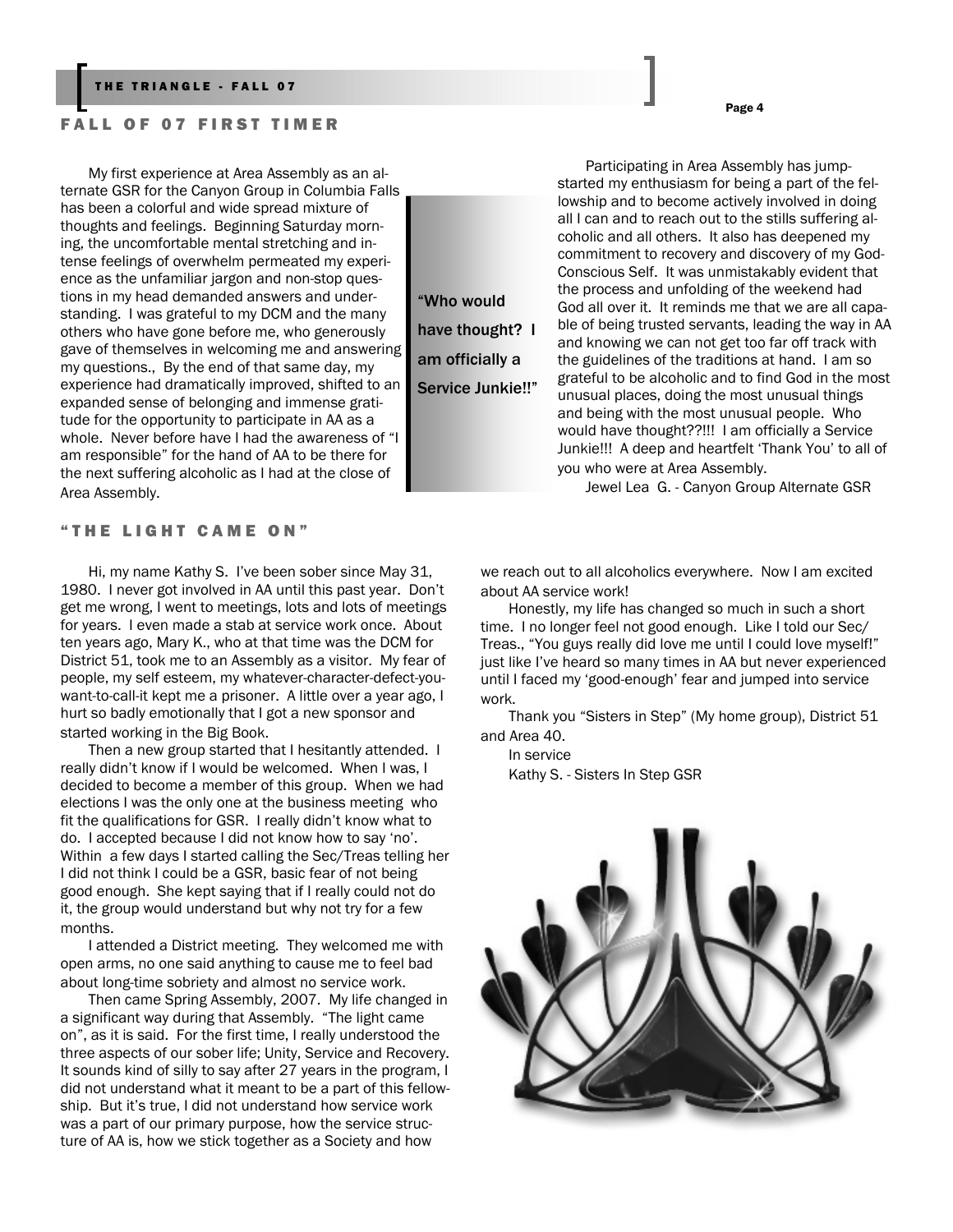#### VOLUME 15 ISSUE 6 Page 5

#### THE AREA CHAIR SHARES SOME EXPERIENCE, STRENGTH AND HOPE

I had my last drink in Wolf Point on June 24, 1989. When I arrived at my first meeting, a man named Henry was there. Henry arranged for me to have a female sponsor and she attended one meeting per week. However, Henry still took me under his wing and provided much needed guidance for being a good member of AA and staying sober.

He constantly said that we have a physical allergy coupled with a mental obsession. Long after he died, did I find out what that meant. I had gotten into a routine of arriving late (after the Serenity Prayer) and leaving as soon as they let go of my hand (being held for the Lord's Prayer).

On night, I sat next to him and he leaned into me and told me he needed to see me after the meeting. I knew he was going to tell me that I didn't belong in AA which in my mind was both good and bad. Good because I no longer needed to go to these meetings and bad because if this

#### UPCOMING EVENTS 2007

isn't what's wrong with me, then what is?

I was wrong on both counts. He told me I was missing out on a big part of AA - the Fellowship. He told me to stay after and wash the coffee pot. I started attending more meetings.

Henry continued to make suggestions like go to the Fall and Spring Round - Ups and the Assembly. I did what he said for some reason and have gone to many Round Ups and Assemblies.

He was once the Area Chair. I hope Henry would be proud that I have continued to work my way down the AA structure. More importantly, I hope that I can help someone the way Henry helped me.

Thanks for letting me serve. Carole B - Panel 57

"He told me I was missing out on a big part of AA - the Fellowship. "



| <b>SEPT 28 - 30</b><br><b>TRUDGING THE ROAD</b><br>OF HAPPY DESTINY<br><b>BEST WESTERN</b><br><b>HERITAGE INN</b><br><b>GREAT FALLS, MT</b> |                                                                                                                                                        |                                                                                                                         | <b>NOV 17</b><br><b>FALL FESTIVAL</b><br><b>COMMUNITY HALL</b><br><b>SAVAGE, MT</b><br>3:00 DOOR OPENS<br><b>UPCOMING EVENTS 2008</b>                |
|---------------------------------------------------------------------------------------------------------------------------------------------|--------------------------------------------------------------------------------------------------------------------------------------------------------|-------------------------------------------------------------------------------------------------------------------------|------------------------------------------------------------------------------------------------------------------------------------------------------|
| <b>OCT 5 - 7</b><br><b>PUTTING SOBRIETY FIRST</b><br><b>HAVRE MINI CONFERENCE -</b><br><b>DISTRICT IV HRDC</b><br>HAVRE, MT                 |                                                                                                                                                        | <b>OCT 20</b><br><b>MCDC ORIENTATION</b><br>$5:00$ PM<br><b>CONTACT</b><br><b>GEOFF D. FOR</b><br><b>LOCATION</b>       | <b>APRIL 5 - 2008</b><br><b>BRIDGING THE</b><br>GAP<br>CORRECTIONS/<br><b>TREATMENT</b><br>WORKSHOP                                                  |
| <b>OCT 13</b><br><b>HOW GROUP</b><br><b>KEYS TO UNITY</b>                                                                                   | <b>OCT 13</b><br><b>LAST CHANCE</b><br><b>RECOVERY</b><br>GROUP                                                                                        | OCT 20 & 21<br><b>FALL REFRESHER</b><br><b>FAIR GROUNDS -</b><br><b>KALISPELL, MT</b>                                   | <b>FIRST PRESBYTE.</b><br><b>RIAN CHURCH</b><br><b>HELENA, MT</b>                                                                                    |
| <b>SPEAKER EVENT</b><br><b>HOPE LUTHERAN</b><br><b>CHURCH</b><br><b>210 S GRAND</b><br><b>BOZEMAN, MT</b>                                   | <b>COMMON GROUND</b><br><b>BIRTHDAY</b><br><b>CELEBRATION</b><br><b>FIRST CHRISTIAN</b><br><b>CHURCH</b><br><b>311 POWER STR.</b><br><b>HELENA, MT</b> | OCT 26 - 28 WOMEN'S<br><b>RECOVERY WEEKEND</b><br><b>FLATHEAD LUTHERAN</b><br><b>CHURCH CAMP</b><br><b>LAKESIDE, MT</b> | <b>SEPT 26 - 28,</b><br>2008<br><b>FALL ROUNDUP</b><br><b>WILLING TO GO</b><br><b>TO ANY LENGTH</b><br><b>RED LION HOTEL</b><br><b>KALISPELL, MT</b> |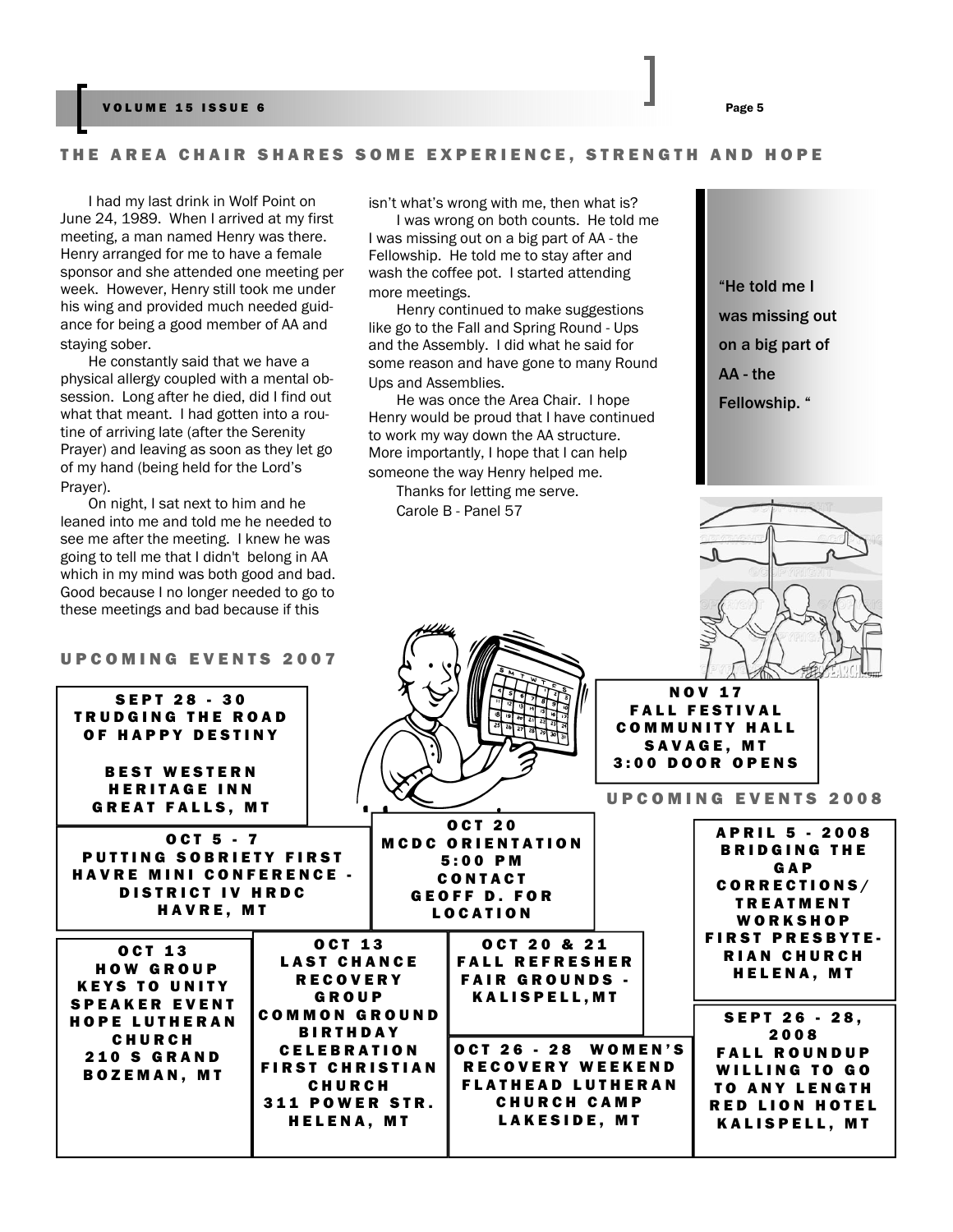

THIS SUMMER WE LOST SOME GOOD FRIENDS. SOME TO THIS ILLNESS, OTHERS TQ DISEASE, OTHERS TO TRAGIC MISFORTUNE. LET US TAKE A MOMENT TO REmember those who have gone before us and rejoice in those that died